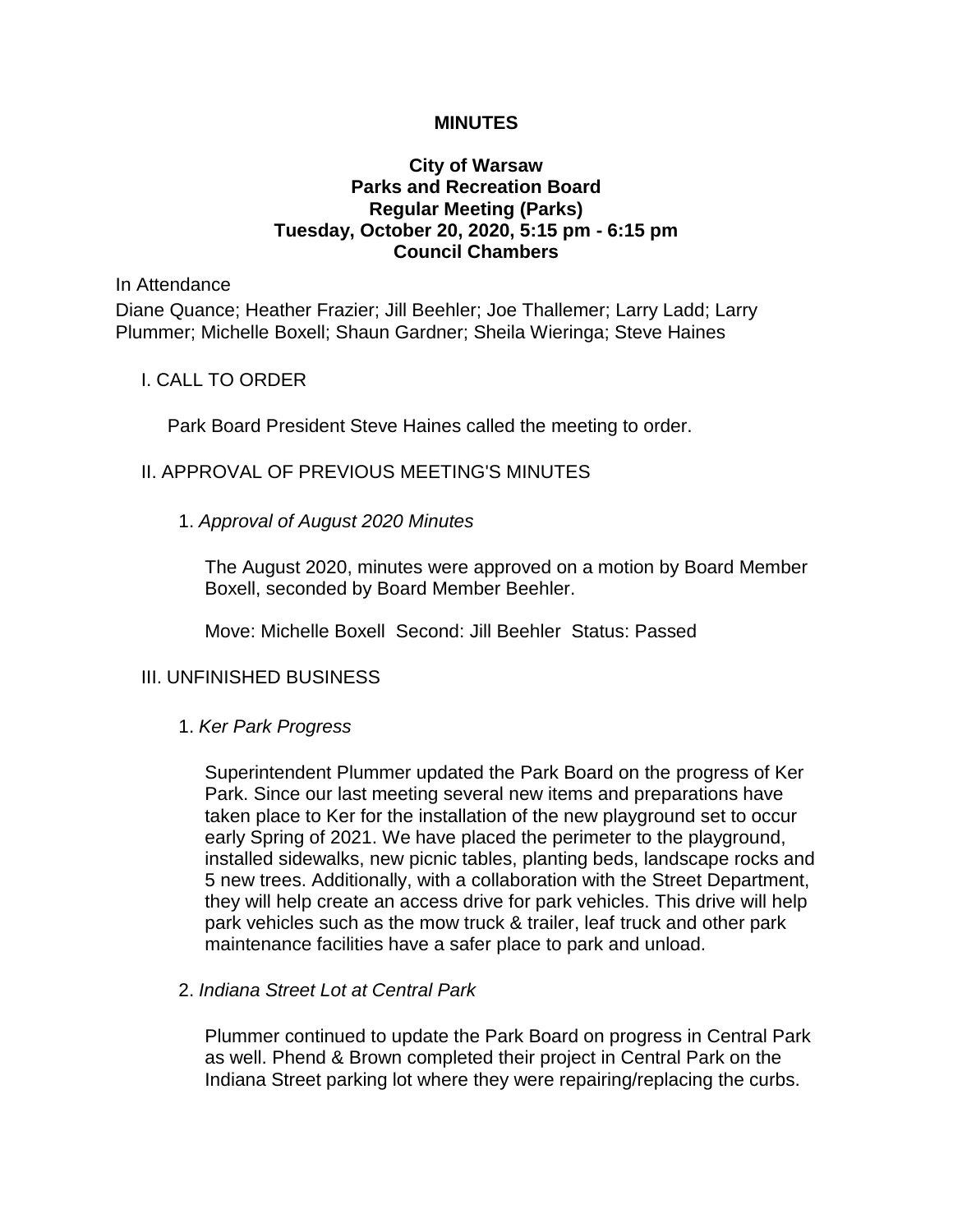Over time, the curbs have sunk approximately one foot, which made it a prime location to hold water. With 150 feet of new curbs put into place, it will help the area drain more effectively. We are hoping to continue this project to the West Shelter parking lot in November, weather permitting.

## 3. *Rotary Park*

September 25, 2020, there was a dedication ceremony at Rotary Park, which thanked all who participated, collaborated and contributed to the project. Recent updates include bike racks and irrigation. Plummer advised he is proud of how Rotary Park has come along and enjoys seeing the public utilize the new space.

# IV. NEW BUSINESS

1. Review of Park Program, Facility, and Lease Fees

Superintendent Plummer presented the Park Board with 2 handouts: one pertaining to the program/registration fees and the other for all park rental fees. He asked the Board to look over these fees and be prepared to recommend they remain the same or suggest changes which need to be made at the November Park Board meeting.

## 2. *Planting of Trees with Grant Funds*

A few months ago, we received a grant from the Kosciusko County Community Foundation for our involvement in the installation of the new artwork placed outside of City Hall as well as for our Recreation Department's continued success for overcoming the challenges and changes needed to continue program involvement. This grant allowed us to plant 30 new trees in our park system. We wrote them a letter, explaining how we used the funds from the grant along with what parks received the trees. They seemed very pleased with how the grant was used and how it will continue to benefit the community and generations to come.

## 3. *Hire Park Drainage and Asphalting*

In collaboration with Wastewater and Street Department, we have been able to keep the Hire Park drainage and asphalt project in-house. This has allowed us to save money while simultaneously being able to provide additional training to our employees. This project was in our 5 year master plan. This will allow for the Hire Park parking area to have a more efficient drainage system, defined parking spaces, and improve the overall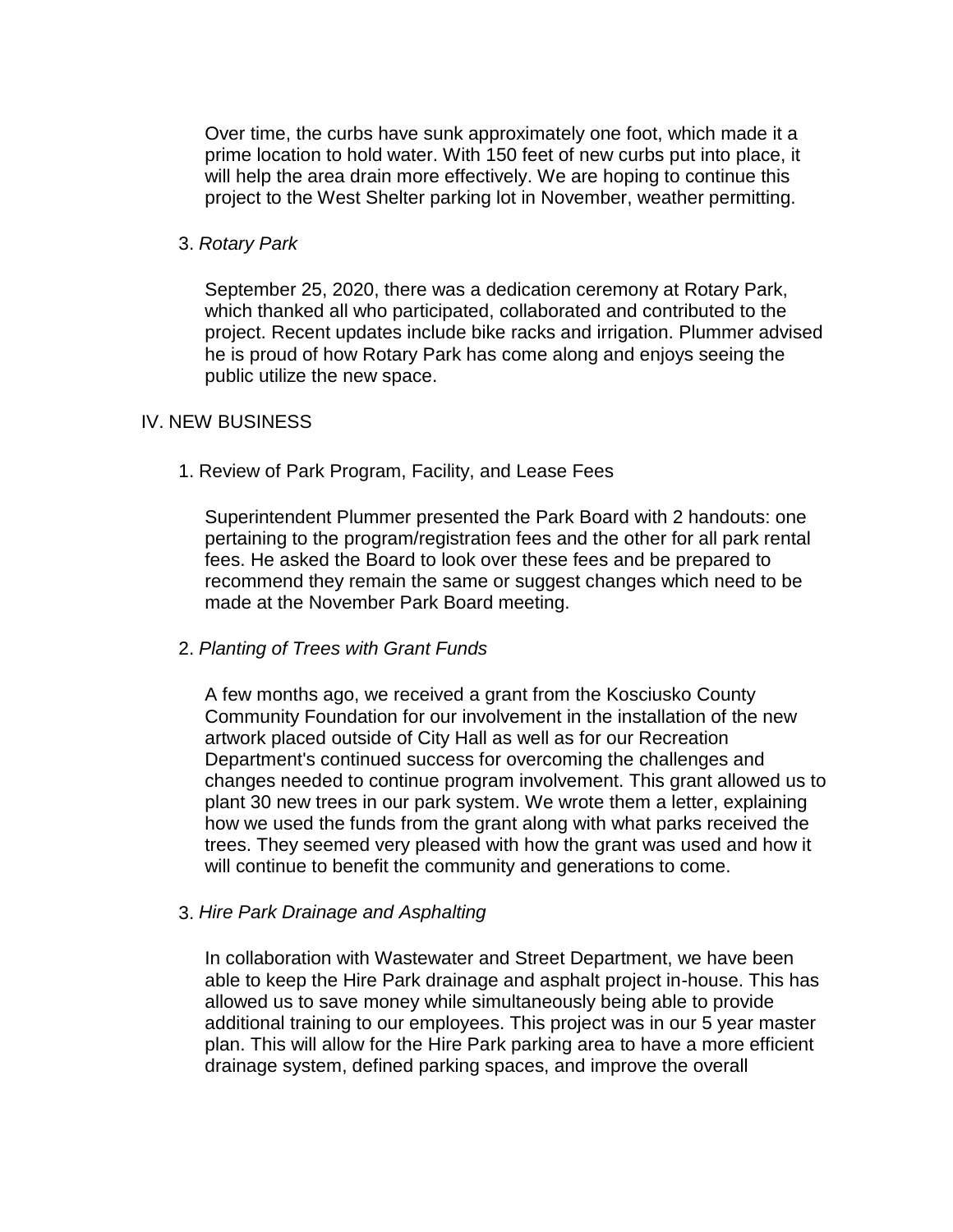appearance. With Hire Park BMX being one of the nicest BMX tracks, it is important we provide the proper space for those visiting.

#### 4. *Recreation Programming Report*

Recreation Wieringa reviewed past programs and upcoming events. Wieringa updated the Board on the grants she has and will be applying for, which include grants for the concert series and to move the Mantis Skate Park. Some new upcoming events include our collaboration in Spooktacular, which will look a little different this year. Instead of walking from business to business like previous years, this event will be a drive through event. Those participating will drive through down town as well as Central Park. Additionally, since Santa visits may look a little different this year we are offering free virtual Santa visits. We are upgrading our equipment to help make this time more enjoyable experience for the kids.

#### 5. *Maintenance Report*

Maintenance Director Gardner informed the Park Board about additional projects they have completed in addition to the items Superintendent Plummer covered earlier. All cabins at Lucerne Park now have ADA complaint ramps. The maintenance crew have winterized the campground, park restrooms, and fountains. They have begun to remove picnic tables from the parks, so they can start to refurbish them in the next few weeks. Additionally, the crew has begun to check on the Christmas lights for the display.

## V. OTHER MATTERS TO COME BEFORE THE BOARD

Plummer advised he was recently contacted by an individual from the Municipal Magazine reference our Christmas display. They have been interviewing the departments, who have been recognized for the holiday displays they have every year.

A new inchworm has been ordered for Kiddie Land. This new play structure is a good climbing area for kids 2-5 years of age.

A second training with Wright Tree Service recently occurred. During this time, 5 more trees were removed from Lucerne Park. Additionally, employees again received a great training opportunity. This is a great collaboration with Wright Tree, which we hope to continue through the next few years.

Mayor Thallemer thanked the Park Board for their time and effort in the discussions regarding the possible ice skate rink. Mayor stated he is excited for Winona Lake and the future the ice rink has there. Additionally, it is still a